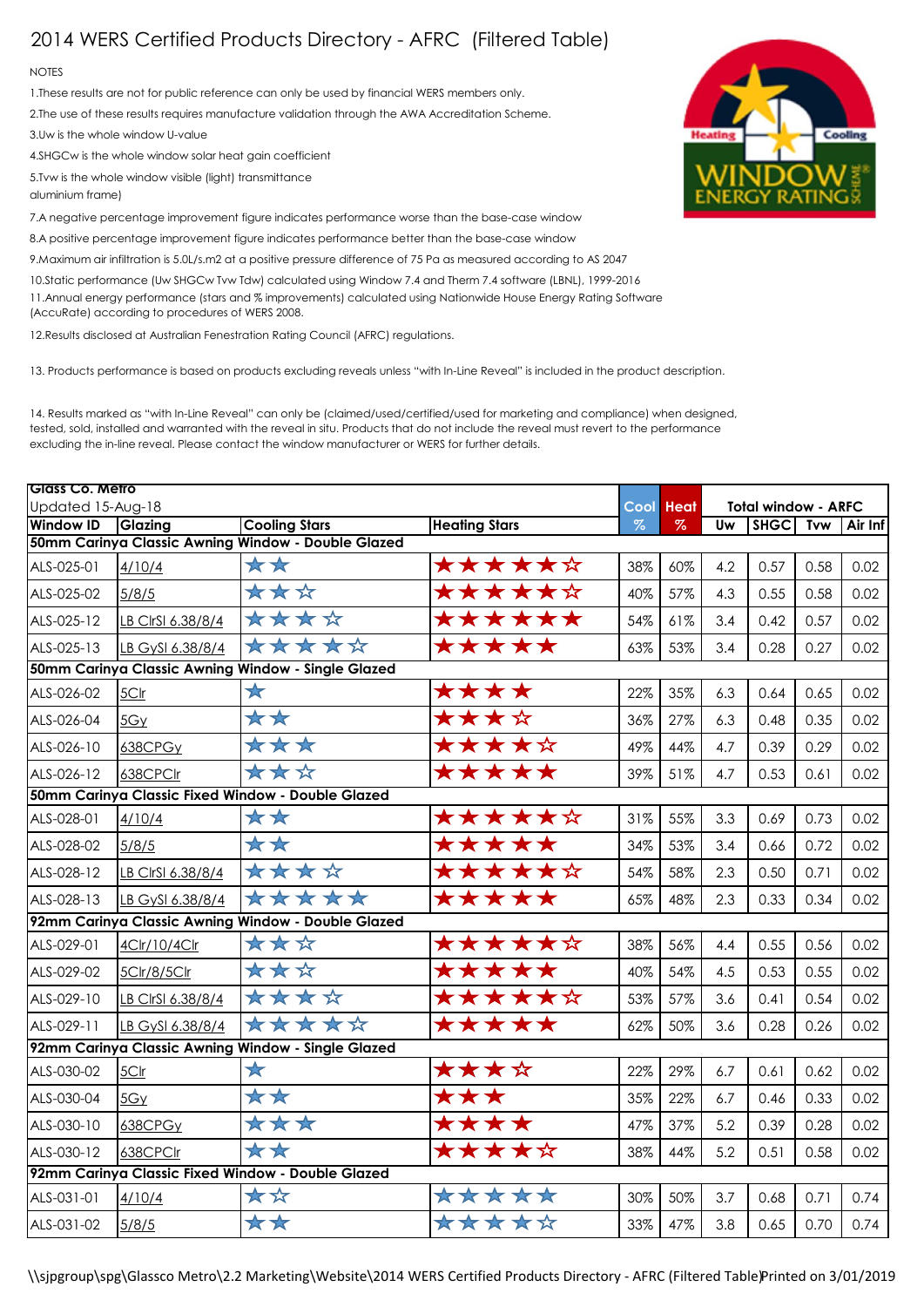| 50mm Carinya Classic Sliding Window - Single Glazed |                                                 |                                                        |       |     |       |     |      |      |      |  |
|-----------------------------------------------------|-------------------------------------------------|--------------------------------------------------------|-------|-----|-------|-----|------|------|------|--|
| ALS-034-02                                          | 5Clr                                            | ☆                                                      | ★★☆   | 14% | 18%   | 6.3 | 0.72 | 0.76 | 0.74 |  |
| ALS-034-04                                          | 5Gy                                             | **                                                     | **    | 31% | 10%   | 6.3 | 0.53 | 0.40 | 0.74 |  |
| ALS-034-10                                          | 638CPG <sub>Y</sub>                             | ***                                                    | ****  | 47% | 29%   | 4.5 | 0.43 | 0.33 | 0.74 |  |
| ALS-034-12                                          | 638CPClr                                        | **                                                     | ****  | 35% | 37%   | 4.5 | 0.59 | 0.70 | 0.74 |  |
| 92mm Carinya Classic Sliding Door - Double Glazed   |                                                 |                                                        |       |     |       |     |      |      |      |  |
| ALS-037-01                                          | 4Clr/10/4Clr                                    | **                                                     | ***** | 35% | 45%   | 3.9 | 0.62 | 0.65 | 0.82 |  |
| ALS-037-02                                          | 5Clr/8/5Clr                                     | **                                                     | ***** | 37% | 43%   | 4.0 | 0.59 | 0.64 | 0.82 |  |
| ALS-037-13                                          | LB ClrSI6.38/8/4                                | ****                                                   | ★★★★☆ | 54% | 47%   | 2.9 | 0.45 | 0.63 | 0.82 |  |
| ALS-037-14                                          | LB GySI6.38/8/4                                 | *****                                                  | ****  | 64% | 39%   | 2.9 | 0.30 | 0.30 | 0.82 |  |
|                                                     |                                                 | 92mm Carinya Classic Sliding Door - Single Glazed      |       |     |       |     |      |      |      |  |
| ALS-038-02                                          | 5Clr                                            | ★                                                      | ★★☆   | 18% | 20%   | 6.1 | 0.68 | 0.72 | 0.82 |  |
| ALS-038-04                                          | 5Gy                                             | **                                                     | **    | 34% | 11%   | 6.1 | 0.51 | 0.39 | 0.82 |  |
|                                                     |                                                 | 92mm Carinya Select Double Hung Window - Double Glazed |       |     |       |     |      |      |      |  |
| ALS-039-01                                          | 4Clr/10/4Clr                                    | **                                                     | ****  | 37% | 41%   | 4.2 | 0.59 | 0.62 | 0.48 |  |
| ALS-039-02                                          | 5Clr/8/5Clr                                     | ***                                                    | ****  | 38% | 38%   | 4.3 | 0.56 | 0.61 | 0.48 |  |
| ALS-039-12                                          | LB CIrSI6.38/8/4                                | ****                                                   | ★★★★☆ | 53% | 42%   | 3.3 | 0.43 | 0.60 | 0.48 |  |
| ALS-039-13                                          | LB GySI6.38/8/4                                 | *****                                                  | ★★★☆  | 63% | 34%   | 3.3 | 0.29 | 0.29 | 0.48 |  |
|                                                     |                                                 | 92mm Carinya Select Double Hung Window - Single Glazed |       |     |       |     |      |      |      |  |
| ALS-040-02                                          | 5Clr                                            | $\bigstar$                                             | **    | 20% | 14%   | 6.5 | 0.65 | 0.68 | 0.48 |  |
| ALS-040-04                                          | 5Gy                                             | **                                                     | ★☆    | 34% | $6\%$ | 6.5 | 0.48 | 0.36 | 0.48 |  |
| ALS-040-10                                          | 638CPGy                                         | ***                                                    | ***   | 49% | 23%   | 4.8 | 0.39 | 0.30 | 0.48 |  |
| ALS-040-12                                          | 638CPClr                                        | ***                                                    | ★★★☆  | 38% | 31%   | 4.8 | 0.54 | 0.63 | 0.48 |  |
| Carinya Select 125 Hinged Door - Single Glazed      |                                                 |                                                        |       |     |       |     |      |      |      |  |
| ALS-044-01                                          | 6.38CPGy                                        | ****                                                   | ***   | 53% | 26%   | 4.4 | 0.35 | 0.27 | 0.07 |  |
| ALS-044-02                                          | 6.38CPCIr                                       | ***                                                    | ****  | 44% | 33%   | 4.4 | 0.48 | 0.56 | 0.07 |  |
| ALS-044-09                                          | 5Clr                                            | **                                                     | ★★☆   | 29% | 18%   | 5.9 | 0.58 | 0.60 | 0.07 |  |
| Carinya Select 125 Hinged Door - Double Glazed      |                                                 |                                                        |       |     |       |     |      |      |      |  |
| ALS-045-03                                          | 4/16/4                                          | ***                                                    | ****  | 43% | 36%   | 3.9 | 0.53 | 0.55 | 5.00 |  |
| ALS-045-07                                          | LB CIrSI6.38/14/4                               | ****                                                   | ****  | 57% | 38%   | 3.1 | 0.38 | 0.53 | 5.00 |  |
| ALS-045-08                                          | LB GySI6.38/14/4                                | *****                                                  | ★★★☆  | 66% | 29%   | 3.1 | 0.25 | 0.25 | 5.00 |  |
|                                                     |                                                 | Carinya Select 92mm Hinged Door - Single Glazed        |       |     |       |     |      |      |      |  |
| ALS-051-01                                          | 6Clr                                            | **                                                     | ★★☆   | 30% | 19%   | 5.9 | 0.57 | 0.59 | 0.14 |  |
|                                                     |                                                 | Carinya Select 92mm Hinged Door - Double Glazed        |       |     |       |     |      |      |      |  |
| ALS-052-01                                          | 4/16Ar/6                                        | ***                                                    | ***** | 44% | 42%   | 3.8 | 0.52 | 0.53 | 0.14 |  |
| ALS-052-06                                          | LB CIrSI6.38/14/4                               | ****                                                   | ★★★★☆ | 58% | 42%   | 3.1 | 0.38 | 0.52 | 0.14 |  |
| ALS-052-07                                          | LB GySI6.38/14/4                                | *****                                                  | ****  | 67% | 34%   | 3.1 | 0.25 | 0.25 | 0.14 |  |
|                                                     | Carinya Bifold Door Bottom Rail - Double Glazed |                                                        |       |     |       |     |      |      |      |  |
| ALS-054-05                                          | 4Clr/16/4                                       | ***                                                    | ****  | 43% | 41%   | 3.9 | 0.53 | 0.55 | 0.27 |  |
| ALS-054-09                                          | LB CIrSI6.38/14/4                               | ****                                                   | ★★★★☆ | 58% | 43%   | 3.1 | 0.39 | 0.53 | 0.27 |  |
| ALS-054-10                                          | LB GySI6.38/14/4                                | *****                                                  | ****  | 66% | 35%   | 3.1 | 0.25 | 0.25 | 0.27 |  |
| Carinya Bifold Door Bottom Rail - Single Glazed     |                                                 |                                                        |       |     |       |     |      |      |      |  |
| ALS-057-01                                          | 6.38CPGry                                       | ****                                                   | ***   | 53% | 26%   | 4.4 | 0.36 | 0.27 | 0.27 |  |
| ALS-057-04                                          | 6.38CPClr                                       | ***                                                    | ★★★☆  | 44% | 33%   | 4.4 | 0.49 | 0.56 | 0.27 |  |
| ALS-057-12                                          | 5Clr                                            | **                                                     | ★★☆   | 28% | 18%   | 5.9 | 0.59 | 0.61 | 0.27 |  |
| Carinya 92mm Sliding Window - Single Glazed         |                                                 |                                                        |       |     |       |     |      |      |      |  |
| ALS-075-01                                          | 6.38CPGry                                       | ***                                                    | ***   | 46% | 23%   | 4.9 | 0.42 | 0.31 | 1.18 |  |
| ALS-075-03                                          | 6.38CPCIr                                       | **                                                     | ★★★☆  | 35% | 30%   | 4.9 | 0.57 | 0.66 | 1.18 |  |
| ALS-075-10                                          | 5Clr                                            | $\bigstar$                                             | **    | 16% | 12%   | 6.6 | 0.69 | 0.71 | 1.18 |  |

\\sjpgroup\spg\Glassco Metro\2.2 Marketing\Website\2014 WERS Certified Products Directory - AFRC (Filtered Table)Printed on 3/01/2019